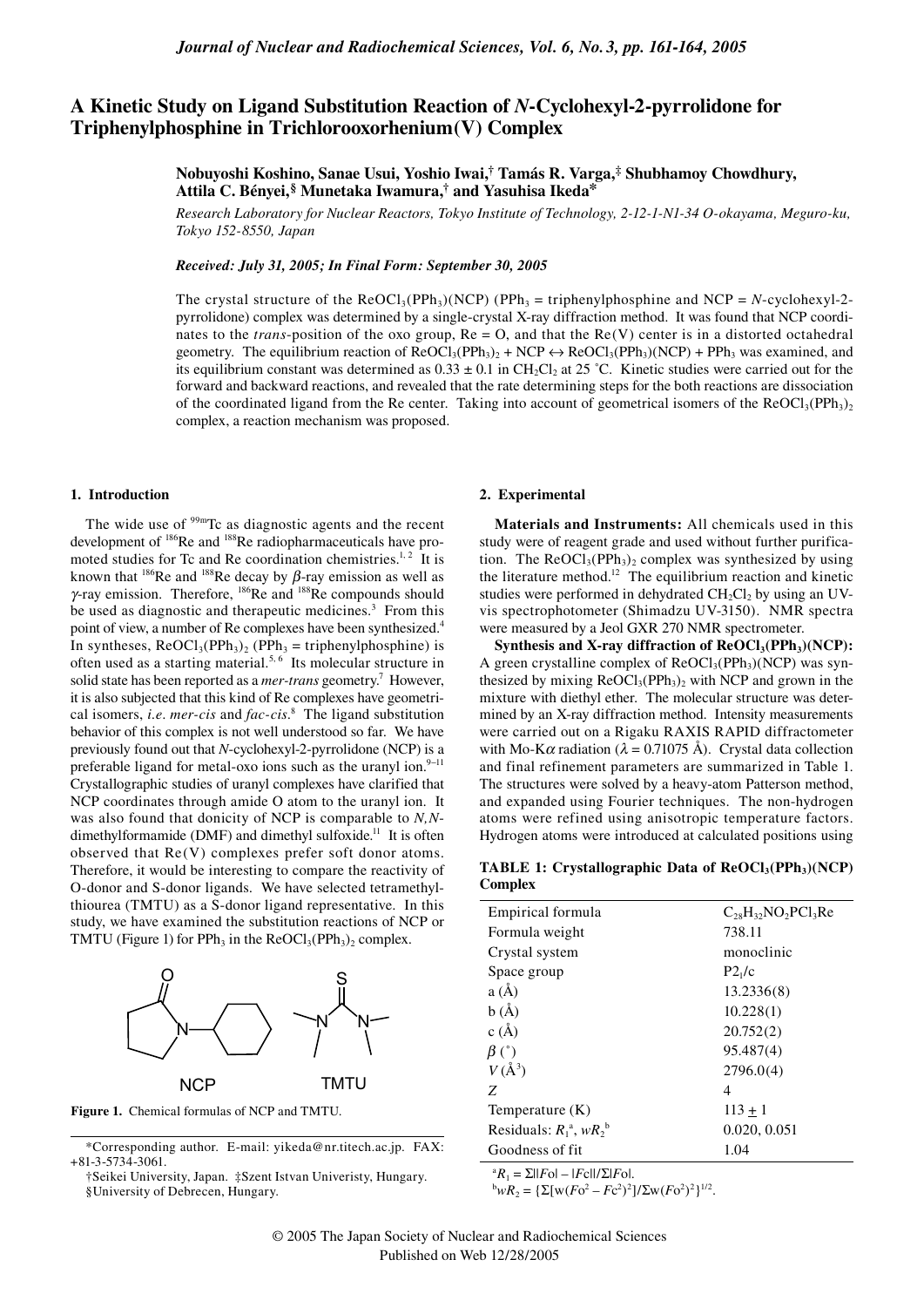

**Figure 2.** Molecular structure of  $ReOCl<sub>3</sub>(PPh<sub>3</sub>)(NCP)$  complex.

the riding model. All calculations were performed using the Crystal Structure crystallographic software package.<sup>13</sup>

#### **3. Results and Discussion**

**Molecular structure of ReOCl<sub>3</sub>(PPh<sub>3</sub>)(NCP):** The obtained molecular structure of  $ReOCl<sub>3</sub>(PPh<sub>3</sub>)(NCP)$  is shown in Figure 2 and selected bond lengths and angles are listed in Table 2. It was found that NCP coordinates to Re(V) center on the *trans*-position of Re1-O1 bond, and Re(V) center is in a distorted octahedral geometry.<sup>14</sup> The geometry around  $Re(V)$  center is almost identical to those of  $ReOCl<sub>3</sub>(PPh<sub>3</sub>)(DMF)$  and  $ReOCl<sub>3</sub>(PPh<sub>3</sub>)(OPPh<sub>3</sub>)$  $(OPPh<sub>3</sub> = triphenylphosphine oxide).$ <sup>15, 16</sup> This is consistent with "the self-consistency rule", where *trans* position to oxo group tends to be occupied by a  $\sigma$ -donor ligand.<sup>17</sup> It is also worthy of note that the bond length of Re1-Cl2, where the Cl atom coordinates to the Re(V) center in the *trans* site to PPh<sub>3</sub>, is the shortest of the Re-Cl bonds in three complexes.

**TABLE 2: Selected Bond Lengths and Bond Angles of ReOCl3(PPh3)L Complexes**

| L                 | <b>NCP</b> | $DMF^a$   | OPPh <sub>3</sub> <sup>b</sup> |
|-------------------|------------|-----------|--------------------------------|
| Bond length / Å   |            |           |                                |
| $Re1 - O1$        | 1.671(2)   | 1.664(4)  | 1.669(4)                       |
| $Re1 - O2$        | 2.100(2)   | 2.133(4)  | 2.082(4)                       |
| $Re1 - Cl1$       | 2.383(1)   | 2.372(2)  | 2.373(2)                       |
| $Re1 - Cl2$       | 2.362(1)   | 2.368(2)  | 2.361(2)                       |
| $Re1 - C13$       | 2.392(1)   | 2.373(2)  | 2.384(2)                       |
| $Re1-P1$          | 2.487(1)   | 2.500(1)  | 2.506(2)                       |
| Bond angle / °    |            |           |                                |
| $O1 - Re1 - O2$   | 168.34(9)  | 170.8(2)  | 171.35(18)                     |
| $Cl1 - Re1 - Cl3$ | 168.21(3)  | 167.40(6) | 169.74(6)                      |
| Cl2–Re1–P1        | 165.32(3)  | 166.02(5) | 171.52(6)                      |

*a* Ref. 15, *<sup>b</sup>* Ref. 16.

**Equilibrium constant for the reaction between**  $ReOCl<sub>3</sub>(PPh<sub>3</sub>)<sub>2</sub>$ **and NCP:** As mentioned above,  $ReOCl<sub>3</sub>(PPh<sub>3</sub>)(NCP)$  is formed by mixing  $ReOCl_3$ - (PPh<sub>3</sub>)<sub>2</sub> with NCP in  $CH_2Cl_2$ . We noticed that this reaction is reversible as follows.

$$
ReOCl3(PPh3)2 + NCP \xrightarrow{forward} ReOCl3(PPh3)(NCP)
$$
 (1)

The equilibrium (1) was examined in  $CH_2Cl_2$  at 25 °C. Figure 3 shows each spectrum measured by adding NCP to a solution of  $ReOCl<sub>3</sub>(PPh<sub>3</sub>)<sub>2</sub>$ . From the absorbance changes, the equilib-

![](_page_1_Figure_12.jpeg)

![](_page_1_Figure_13.jpeg)

**Figure 3.** Spectral changes in the reaction of  $ReOCl<sub>3</sub>(PPh<sub>3</sub>)<sub>2</sub>$  with NCP in CH<sub>2</sub>Cl<sub>2</sub> at 25 °C. [ReOCl<sub>3</sub>(PPh<sub>3</sub>)<sub>2</sub>]<sub>0</sub> = 0.94 mmol dm<sup>-3</sup> and  $[PPh_3]_T = 10.2$  mmol dm<sup>-3</sup> .

rium constant of (1) was determined to be  $0.33 \pm 0.1$  in CH<sub>2</sub>Cl<sub>2</sub> at 25 °C. This indicates that donicity of NCP to the  $\text{Re}O^{2+}$  moiety is comparable to that of PPh<sub>3</sub>. The relatively high donicity of NCP is also observed in our previous work on the complex formation of  $UO_2^{2+}$  ion with NCP.<sup>11</sup>

We also used TMTU as an unidentate ligand, and found that the reaction is not reversible in this case. This finding indicates that TMTU strongly coordinates to the  $Re(V)$  center. Some  $Re(V)$  complexes with TMTU have been reported.<sup>18, 19</sup> We measured <sup>31</sup>P NMR spectrum of a mixture of  $ReOCl<sub>3</sub>(PPh<sub>3</sub>)<sub>2</sub>$  with TMTU in  $CD_2Cl_2$ , and observed two peaks at  $-23.7$  and  $-2.3$ ppm relative to the peak of  $85\%$  H<sub>3</sub>PO<sub>4</sub>. Those peaks should be assigned to the coordinated and free PPh<sub>3</sub>, respectively. We have not obtained the crystal structure of the product yet. However, it is likely that the product with a formula of  $ReOCl<sub>3</sub>(PPh<sub>3</sub>)(TMTU)$ is formed by the reaction (2). The  ${}^{31}P$  chemical shifts of several compounds are listed in Table 3.

 $ReOCl<sub>3</sub>(PPh<sub>3</sub>)<sub>2</sub> + TMTU \rightarrow ReOCl<sub>3</sub>(PPh<sub>3</sub>)(TMTU) + PPh<sub>3</sub>(2)$ 

**TABLE 3: 31P chemical Shifts of Phosphorus Compounds**

| Compound              | $\delta$ / ppm <sup>a</sup>                                                               |
|-----------------------|-------------------------------------------------------------------------------------------|
| PPh <sub>3</sub>      | $-2.3$                                                                                    |
| $ReOCl3(PPh3)2$       | $-15.8^{b}$                                                                               |
| $ReOCl3 (PPh3)(NCP)$  | $-16.6$                                                                                   |
| $ReOCl3(PPh3)(TMTU)c$ | $-23.7$                                                                                   |
| $ReOCl3(PPh3)(OPPh3)$ | $-30.8$ (PPh <sub>3</sub> ) <sup>b</sup><br>52.5 (OPPh <sub>3</sub> ) <sup><i>b</i></sup> |
| OPPh <sub>3</sub>     | $30.5^{b}$                                                                                |

<sup>*a*</sup>In CD<sub>2</sub>Cl<sub>2</sub> *vs*. external 85% H<sub>3</sub>PO<sub>4</sub>; <sup>*b*</sup>Ref. 7; *c*Plausible formula.

Kinetics of the reaction of  $ReOCl<sub>3</sub>(PPh<sub>3</sub>)<sub>2</sub>$  with L (L = **NCP and TMTU):** The kinetic studies of the reactions of  $ReOCl<sub>3</sub>(PPh<sub>3</sub>)<sub>2</sub>$  with L were carried out spectrophotometrically in  $CH_2Cl_2$  at various temperatures. The pseudo first-order rate constants  $(k_{obs})$  were measured by following the absorbance changes at 416 nm after mixing a solution of  $ReOCl<sub>3</sub>(PPh<sub>3</sub>)<sub>2</sub>$ with excess L ([Re] << [L]). Each kinetic trace was nicely fitted by the first-order equation.<sup>20</sup> It was found that the  $k_{obs}$  values are independent of the concentrations of L. The plots of  $k_{obs}$  values against [NCP] is shown in Figure 4. This result indicates that the rate-determining step (rds) of the *forward* reaction is ligand dissociation from the  $Re(V)$  center, and the dissociation group would be one of PPh<sub>3</sub> ligands in  $ReOCl<sub>3</sub>(PPh<sub>3</sub>)<sub>2</sub>$ .

$$
ReOCl3(PPh3)2 \xrightarrow{rds} ReOCl3(PPh3) + PPh3
$$
 (3)

We assume that the PPh<sub>3</sub> dissociation reaction  $(3)$  involves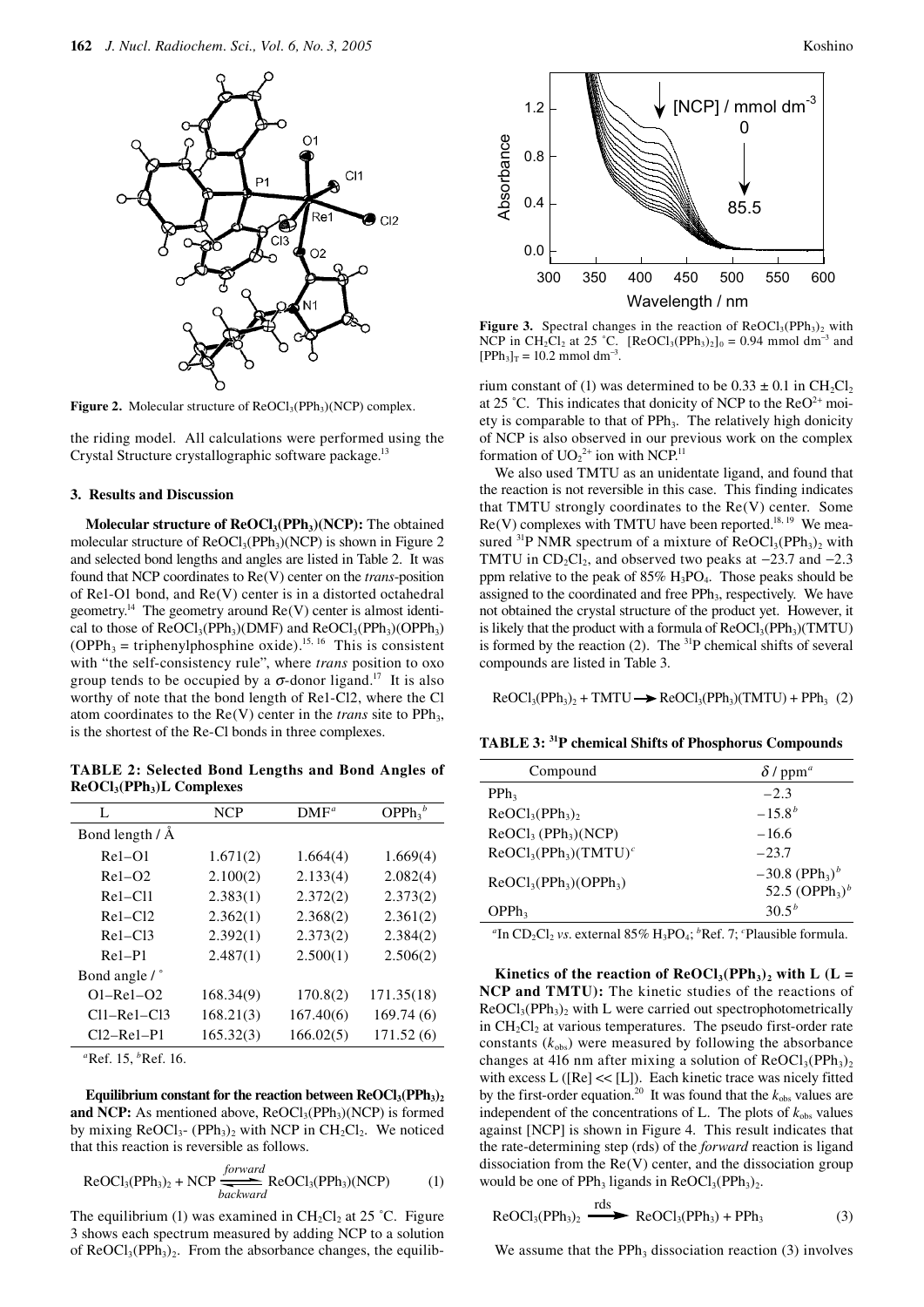![](_page_2_Figure_1.jpeg)

**Figure 4.** Plots of  $k_{obs}$  against [NCP] for the *forward* reaction of (1).  $[Re OCl<sub>3</sub>(PPh<sub>3</sub>)<sub>2</sub>] = 0.1$  mmol dm<sup>-3</sup> in CH<sub>2</sub>Cl<sub>2</sub>.

*mer-trans* and *mer-cis* isomerization of  $ReOCl<sub>3</sub>(PPh<sub>3</sub>)<sub>2</sub>$ . From recent 31P NMR study, we have tentatively obtained evidence showing that such isomerization would exist in  $CD_2Cl_2$ .<sup>21</sup> Furthermore, it is also reported that *mer-trans* and *mer-cis*  $ReOCl<sub>3</sub>(PPh<sub>3</sub>)<sub>2</sub> complexes have been isolated.<sup>22</sup>$ 

#### **Scheme 1**

![](_page_2_Figure_5.jpeg)

When reaction (3) proceeds in Scheme 1, the rate constant is expressed by eq 4,

$$
k_{\text{obs}} = \frac{K_{\text{iso}} k_{\text{d}}}{1 + K_{\text{iso}}} \tag{4}
$$

and if  $K_{\text{iso}}$  is fairly smaller than 1, eq 4 can give eq 5.<sup>21</sup>

$$
k_{\text{obs}} = K_{\text{iso}} k_{\text{d}} \tag{5}
$$

From the Eyring plot, the activation parameters were obtained as  $\Delta H^{\ddagger} = 86.4 \pm 0.1 \text{ kJ} \text{ mol}^{-1}$  and  $\Delta S^{\ddagger} = 21 \pm 1 \text{ J} \text{ K}^{-1} \text{ mol}^{-1}$ . We also investigated the forward reaction (1) by using TMTU as an entering ligand at various temperatures, and confirmed that the *k*obs values at each temperature are independent of [TMTU] and are almost the same as those in the reaction with NCP (We obtained  $\Delta H^{\ddagger}$  and  $\Delta S^{\ddagger}$  as 81 ± 1 kJ mol<sup>-1</sup> and 2 ± 3 J K<sup>-1</sup> mol<sup>-1</sup> for TMTU reaction).

Kinetics of the reaction of  $ReOCl<sub>3</sub>(PPh<sub>3</sub>)(NCP)$  with **PPh<sub>3</sub>:** The *backward* reaction of (1) was also examined by the absorbance changes at 416 nm after mixing a solution of  $ReOCl<sub>3</sub>(PPh<sub>3</sub>)(NCP)$  with PPh<sub>3</sub> under the condition of  $[Re] \ll$ [PPh<sub>3</sub>]. Figure 5 shows that the rate constants  $(k_{obs})$  are not affected by  $[PPh_3]$ . Therefore, it is also proposed that ligand dissociation should be the rate-determining step in the backward reaction. From the Eyring plot, the values of  $\Delta H^{\ddagger}$  and  $\Delta S^{\ddagger}$  were obtained as  $90 \pm 2 \text{ kJ} \text{ mol}^{-1}$  and  $48 \pm 5 \text{ J K}^{-1} \text{ mol}^{-1}$ , respectively.

**Reaction mechanism of reaction (1):** From the kinetic data, it is presumed that the rate-determining steps of both directions of reaction (1) are dissociation of the leaving ligand  $(PPh<sub>3</sub>$  from  $ReOCl<sub>3</sub>(PPh<sub>3</sub>)<sub>2</sub>$  in the *forward* reaction, and NCP from ReOCl<sub>3</sub>(PPh<sub>3</sub>)(NCP) in the *backward* reaction).

Considering this finding and geometrical aspect of Re complexes, we propose a mechanism of the ligand substitution reaction of  $ReOCl<sub>3</sub>(PPh<sub>3</sub>)<sub>2</sub>$  with NCP as shown in Scheme 2.

![](_page_2_Figure_15.jpeg)

**Figure 5.** Plots of  $k_{obs}$  against [PPh<sub>3</sub>] for the *backward* reaction of (1).  $[ReOCl_3(PPh_3)(NCP)] = 0.1$  mmol dm<sup>-3</sup> in CH<sub>2</sub>Cl<sub>2</sub>.

![](_page_2_Figure_17.jpeg)

# **4. Summary**

The results of present study are summarized as follows. The  $ReOCl<sub>3</sub>(PPh<sub>3</sub>)$ , complex reacts with NCP in CH<sub>2</sub>Cl<sub>2</sub> to form  $ReOCl<sub>3</sub>(PPh<sub>3</sub>)(NCP)$ . The resulting  $ReOCl<sub>3</sub>(PPh<sub>3</sub>)(NCP)$  complex has a distorted octahedral geometry and NCP coordinates to the *trans* position of Re = O group. The equilibrium constant of  $ReOCl_3(PPh_3)$ , + NCP  $\leftrightarrow$   $ReOCl_3(PPh_3)(NCP)$  + PPh<sub>3</sub> was determined as  $0.33 \pm 0.1$  in CH<sub>2</sub>Cl<sub>2</sub> at 25 °C. The ratedetermining steps of forward and back-ward reactions in the above equilibrium are proposed to be the dissociation of  $PPh<sub>3</sub>$ and NCP coordinated to the *trans* position of the oxo group in  $Re = O$  moiety.

**Acknowledgement.** This research was partly supported by the Ministry of Education, Culture, Sports, Science and Technology of Japan. S. C. is thankful for Invitation fellowship programs for research in Japan (JSPS).

# **Reference**

- (1) A. E. Martell and R. D. Hancock, *Metal complexes in Aqueous Solutions* (Plenum press, New York, 1996).
- (2) K. Schwochau, *Technetium Chemistry and Radiopharmaceutical Applications*, (Wiley-VCH, 2000).
- (3) W. A. Volkert and T. J. Hoffman, Chem. Rev. **99**, 2269 (1999).
- (4) J. C. Vites and M. M. Lynam, Coord. Chem. Rev. **172**, 357 (1998).
- (5) A. Rey, I. Pirmettis, M. Pelecanou, and et al., Inorg. Chem. **39**, 4211 (2000).
- (6) L. Otero, P. Noblia, D. Gambino, H. Cerecetto, M. González, R. Sánchez-Delgado, E. E. Castellano, and O. E. Piro, Z. Anorg. Allg. Chem. **629**, 1033 (2003).